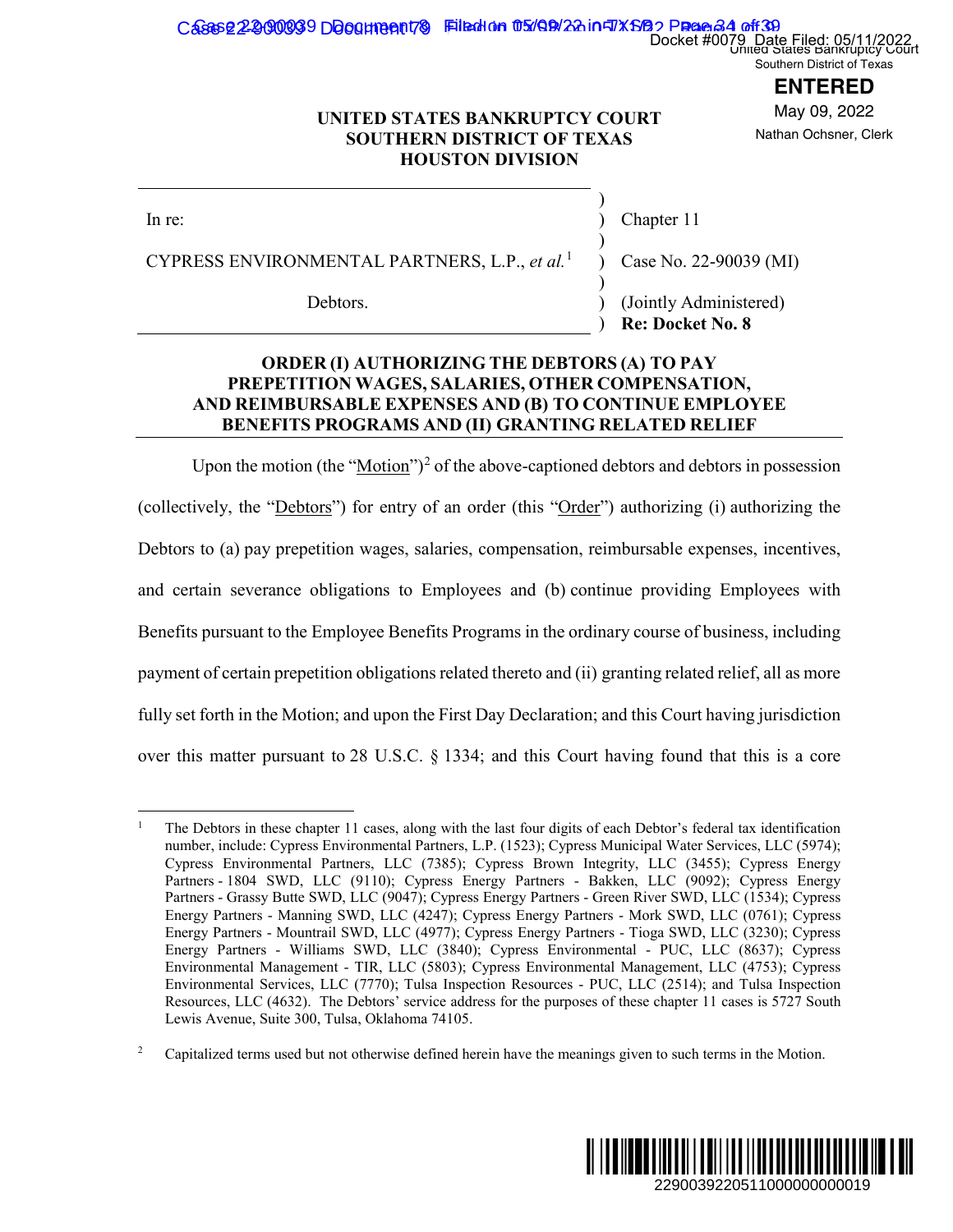#### Cases 22-900039 Document 79 Filed on 05/09/24 in TXSB 2 Prage 35 of 39

proceeding pursuant to 28 U.S.C.  $\S 157(b)(2)$ ; and this Court having found that it may enter a final order consistent with Article III of the United States Constitution; and this Court having found that venue of this proceeding and the Motion in this district is proper pursuant to 28 U.S.C. §§ 1408 and 1409; and due, sufficient, and proper notice of the Motion having been provided under the circumstances and in accordance with the Bankruptcy Rules and the Bankruptcy Local Rules, and it appearing that no other or further notice need be provided; and a hearing having been held to consider the relief requested in the Motion (the "Hearing"); and upon consideration of the First Day Declaration and the record of the Hearing and all of the proceedings had before the Court; and this Court having found and determined that the relief sought in the Motion is in the best interests of the Debtors, their estates, their creditors, their stakeholders, and all other parties in interest, and that the legal and factual bases set forth in the Motion and at the Hearing establish just cause for the relief granted herein; and after due deliberation and sufficient cause appearing therefor, IT IS HEREBY ORDERED THAT:

1. The Debtors are authorized to pay, honor, and/or reimburse all prepetition and postpetition obligations on account of the Compensation and Benefits as set forth in the Motion; *provided* that the Debtors shall not make any payments to any Employee that exceeds the priority cap amounts set forth in sections  $507(a)(4)$  and  $507(a)(5)$  of the Bankruptcy Code.

2. The Debtors are authorized to continue, administer, modify, change, and/or discontinue the Compensation and Benefits and to implement new programs, policies, and benefits, in the ordinary course of business during these Chapter 11 Cases and without need for further Court approval, subject to applicable law; *provided* that the Debtors shall provide five business days' advance notice to the U.S. Trustee and any statutory committee appointed in these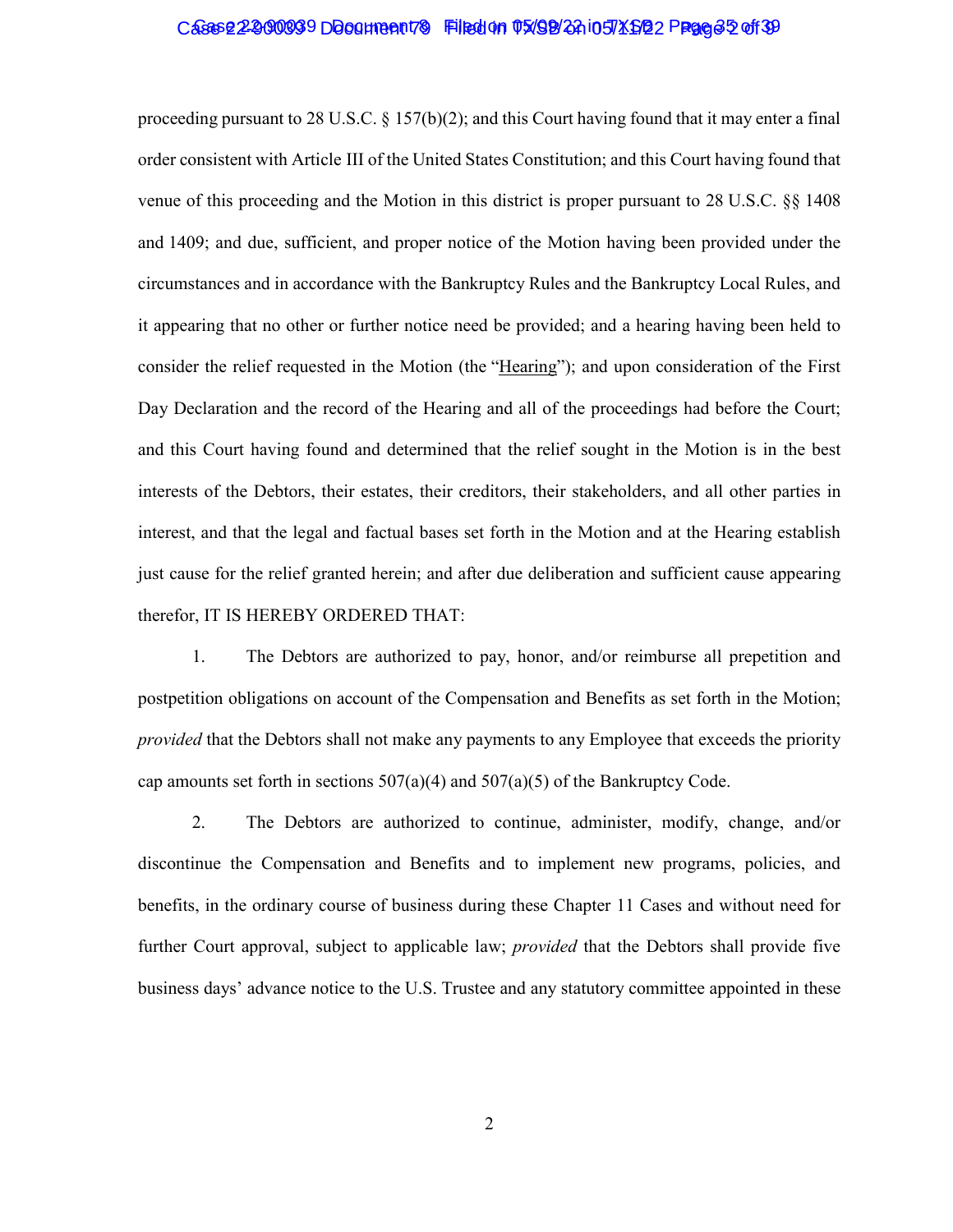### Case 22-900099 Document 79 Filed on 05/98/24 in TXSB 2 Page 36 of 39

Chapter 11 Cases prior to making any material modifications or changes to the Compensation and Benefits (including Board Fees).

3. The Debtors are authorized to forward or pay any unpaid amounts on account of the Withholding Obligations, Employer Payroll Taxes, and Administration Fees to the appropriate third-party recipients or Taxing Authorities in accordance with the Debtors' prepetition policies and practices.

4. The Debtors are authorized to reimburse the Employees for all Reimbursable Expenses and to make direct payments to third parties on account of amounts owed in connection with the Reimbursable Expenses.

5. The Debtors shall maintain a matrix/schedule of amounts paid to the Employees related to the Compensation and Benefits, made pursuant to this Order, including the following information: (a) the category or type of payment, as further described and classified in the Motion; (b) the date and amount of the payment; and (c) the Debtor or Debtors that made the payment. The Debtors shall provide a copy of such matrix/schedule to the U.S. Trustee and any statutory committee appointed in these chapter 11 cases every 30 days beginning July 7, 2022, unless these cases are confirmed prior to that time.

6. The Debtors shall not make any bonus, incentive, retention, or severance payments to any Insiders (as such term is defined in section 101(31) of the Bankruptcy Code) without further order of this Court.

7. Pursuant to section 362(d) of the Bankruptcy Code, Employees are authorized to proceed with their claims under the Workers' Compensation Program in the appropriate judicial or administrative forum and the Debtors are authorized to continue the Workers' Compensation Program and pay all prepetition amounts relating thereto in the ordinary course of business. This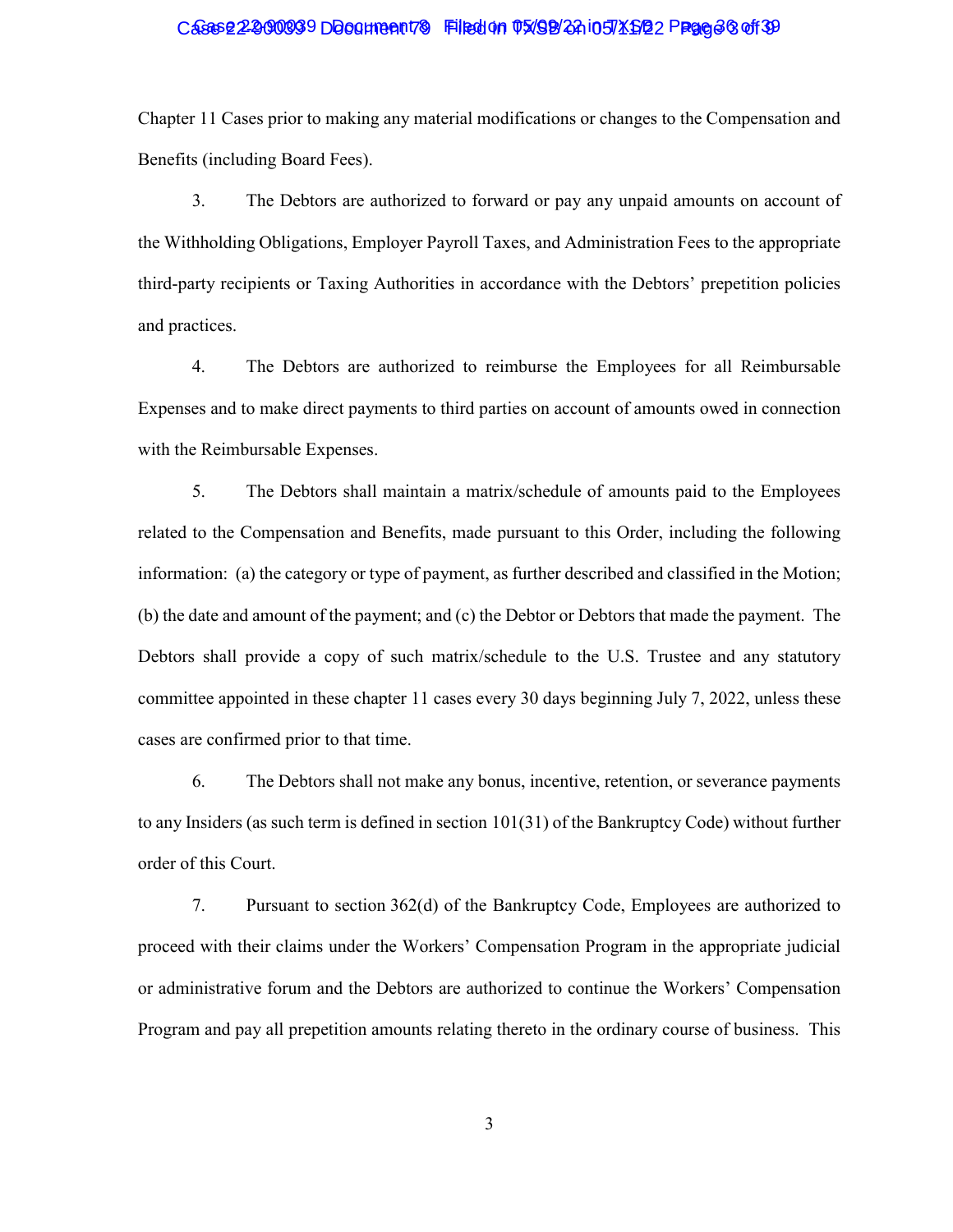### Cases 22-900039 Document 79 Filed on 05/98/24 i05 XSB 2 Prage 37 of 39

modification of the automatic stay pertains solely to claims under the Workers' Compensation Program. Notwithstanding the foregoing, no claim that seeks amounts not fully covered by third party insurance are authorized to proceed to trial or other adjudication, unless the stay is modified to so allow.

8. Nothing herein shall be deemed to authorize the payment of any amounts which violates or implicates section 503(c) of the Bankruptcy Code; *provided* that nothing herein shall prejudice the Debtors' ability to seek approval of relief pursuant to section 503(c) of the Bankruptcy Code at a later time.

9. Neither this Order, nor any payments made by the Debtors pursuant to the Motion or this Order, shall be deemed to change the classification of any claim or to in any way change the rights or create new rights of any Employees or any other person, including, without limitation, the creation of any right to payment entitled to administrative expense priority pursuant to sections 503 and 507 of the Bankruptcy Code.

10. The Debtors' banks and financial institutions shall be, and hereby are, authorized, when requested by the Debtors in their sole discretion, to process, honor, pay, and, if necessary, reissue any and all checks, including prepetition checks that the Debtors reissue postpetition, and electronic fund transfers drawn on the Debtors' bank accounts relating to the Employee Compensation and Benefits, whether such checks were presented or funds transfer requests were submitted prior to or subsequent to the Petition Date; *provided* that sufficient funds are available in the applicable accounts to make the payments.

any claim on any grounds; (c) a promise or requirement to pay any claim; (d) an implication or 11. Notwithstanding the relief granted in this Order and any actions taken pursuant to such relief, nothing in this Order shall be deemed (a) an admission as to the amount of, basis for, or validity of any claim against a Debtor entity under the Bankruptcy Code or other applicable non-bankruptcy law; (b) a waiver of the Debtors' or any other party in interest's rights to dispute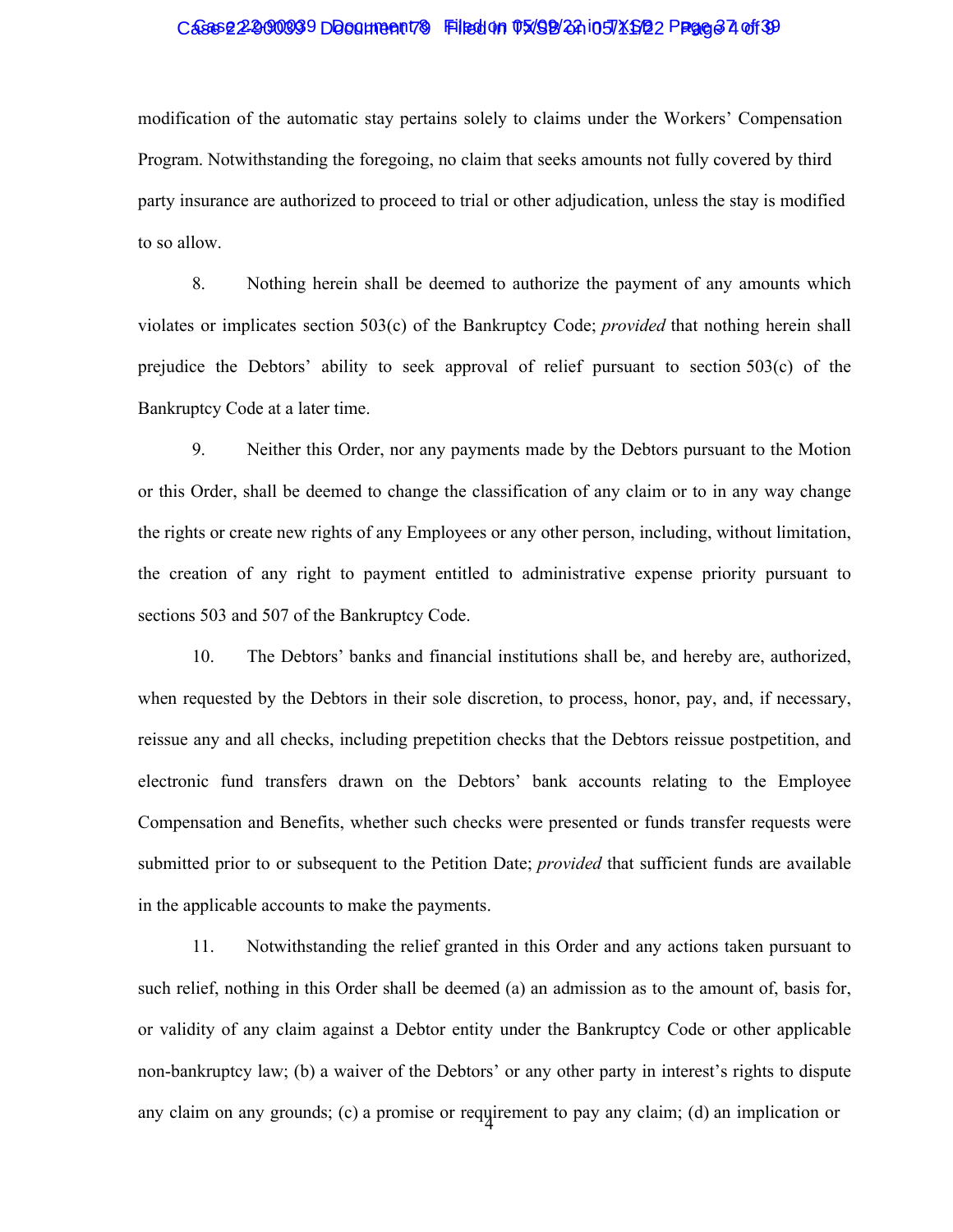### Cases 22-900039 Document 79 Filed on 05/09/22 in TXSB 2 Page 38 of 39

admission that any particular claim is of a type specified or defined in the Motion or any order granting the relief requested by the Motion or a finding that any particular claim is an administrative expense claim or other priority claim; (e) a waiver of any claims or causes of action which may exist against any creditor or interest holder; (f) a request to assume, adopt, or reject any agreement, contract, or lease pursuant to section 365 of the Bankruptcy Code; (g) a waiver or limitation of the Debtors', or any other party in interest's, rights under the Bankruptcy Code or any other applicable law; (h) an admission as to the validity, priority, enforceability, or perfection of any lien on, security interest in, or other encumbrance of property of the Debtors' estates; or (i) a concession by the Debtors that any liens (contractual, common law, statutory, or otherwise) that may be satisfied pursuant to the relief requested in the Motion are valid and the rights of all parties in interest are expressly reserved to contest the extent, validity, or perfection or seek avoidance of all such liens.

12. The requirements set forth in Bankruptcy Local Rule 9013-1(b) are satisfied by the contents of the Motion.

13. The Court finds and determines that the requirements of Bankruptcy Rule 6003(b) are satisfied and that the relief is necessary to avoid immediate and irreparable harm.

14. Notice of the Motion satisfies the requirements of Bankruptcy Rule 6004(a) and the Bankruptcy Local Rules are satisfied by such notice.

15. Notwithstanding Bankruptcy Rule 6004(h), the terms and conditions of this Order are immediately effective and enforceable upon its entry.

16. The Debtors are authorized to take all actions necessary to effectuate the relief granted in this Order in accordance with the Motion.

5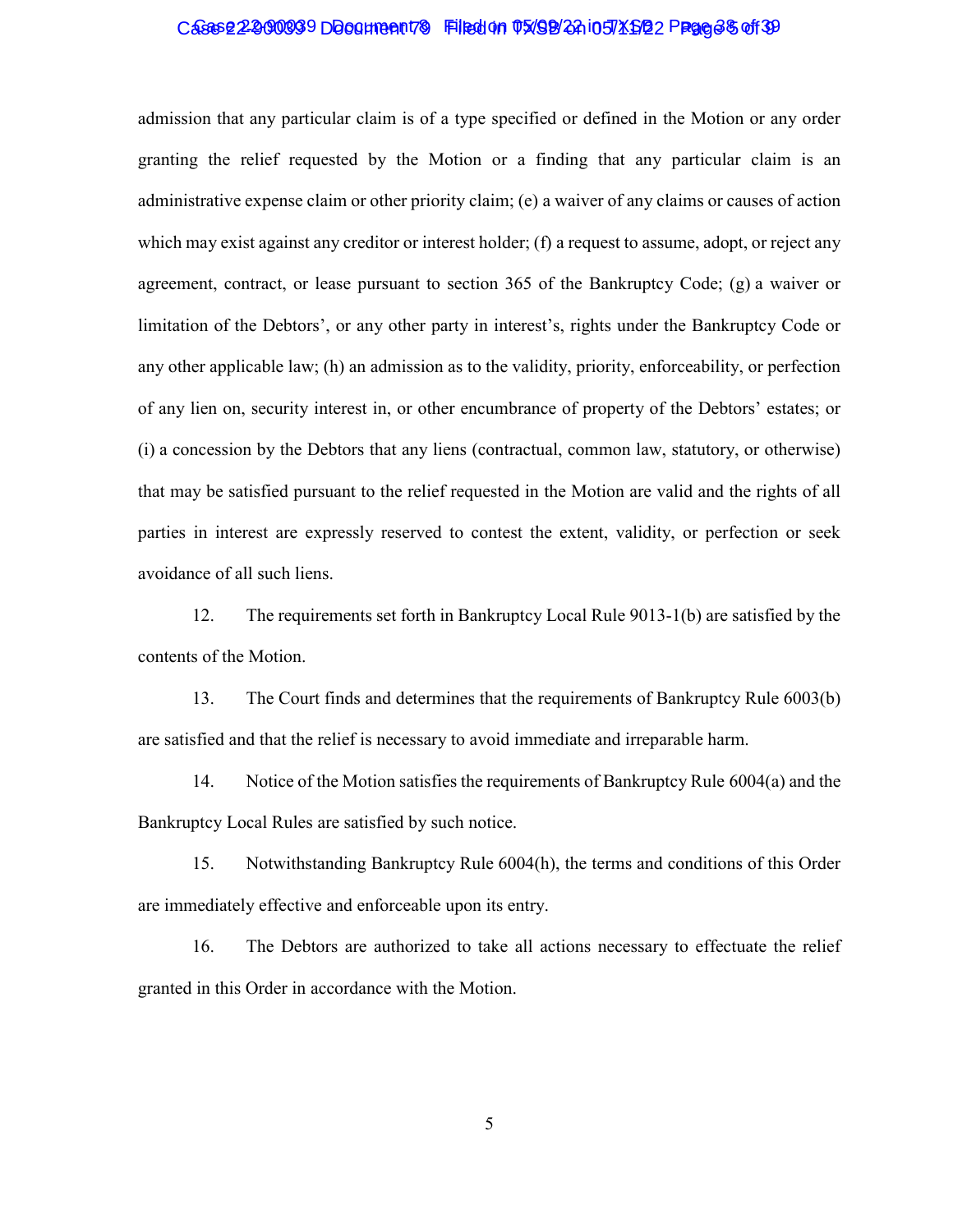Case 22-2000939 Document 79 Filed on 05/98/24 105 X 5/22 Page 6 36 39

This Court retains exclusive jurisdiction with respect to all matters arising from or 17. related to the enforcement of this Order.

Signed: May 09, 2022

Marvin Isgur United States Bankruptcy Judge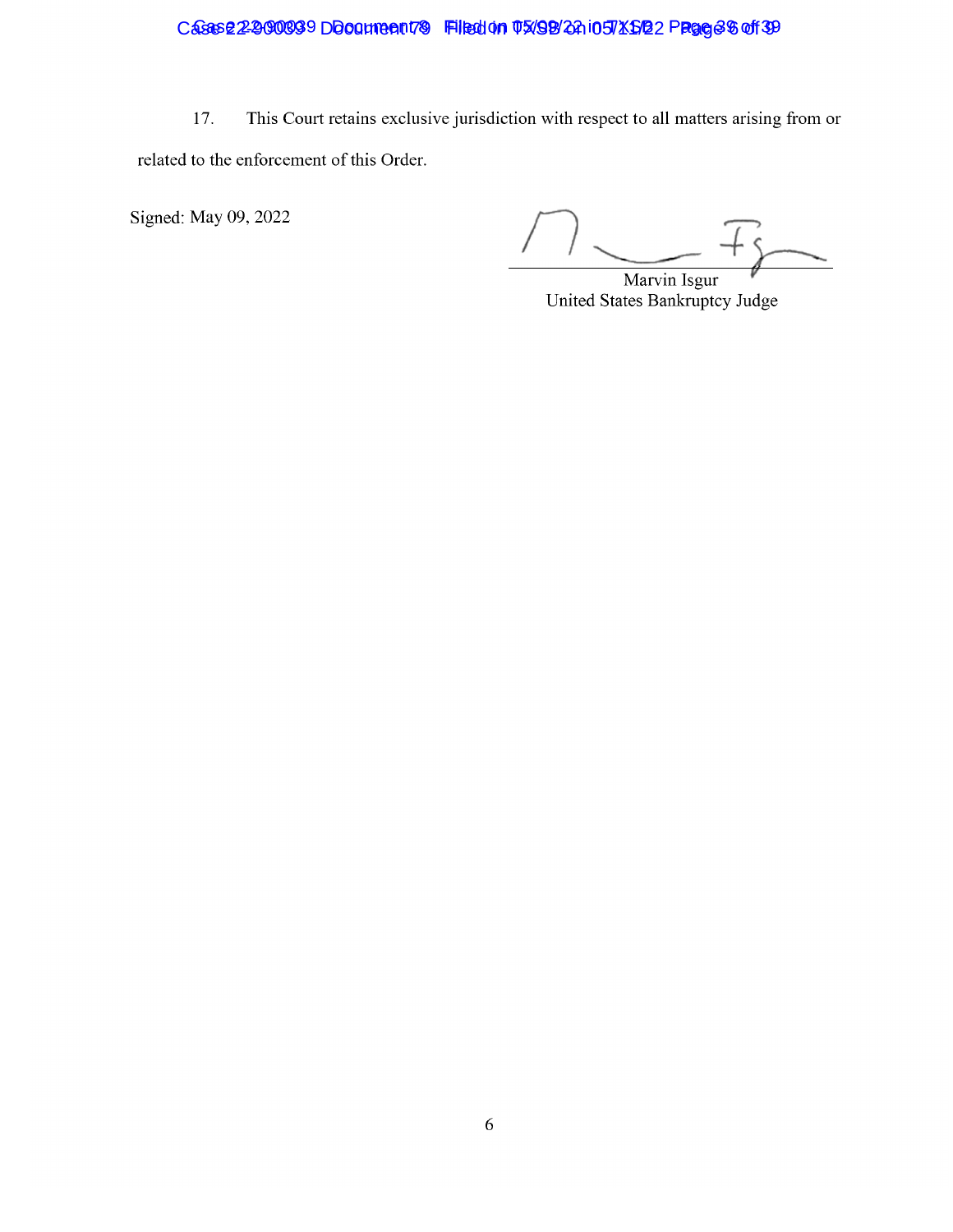#### Case 22-90039 Document 79 Filed in TXSB on 05/11/22 Page 7 of 9

United States Bankruptcy Court Southern District of Texas

Cypress Environmental Partners, L.P. Chapter 11

Cypress Municipal Water Services, LLC

**Debtors** 

## **CERTIFICATE OF NOTICE**

Date Rcvd: May 09, 2022 Form ID: pdf002 Total Noticed: 19

District/off: 0541-4 User: ADIuser User: ADIuser Page 1 of 3

The following symbols are used throughout this certificate:<br>Symbol Definition **Symbol Definition**

+ Addresses marked '+' were corrected by inserting the ZIP, adding the last four digits to complete the zip +4, or replacing an incorrect ZIP. USPS regulations require that automation-compatible mail display the correct ZIP.

#### **Notice by first class mail was sent to the following persons/entities by the Bankruptcy Noticing Center on May 11, 2022:**

| <b>Recip ID</b><br>db |     | <b>Recipient Name and Address</b><br>+ Cypress Brown Integrity, LLC, 5727 South Lewis Avenue, Suite 300, Tulsa, OK 74105-7144 |
|-----------------------|-----|-------------------------------------------------------------------------------------------------------------------------------|
| db                    |     | + Cypress Energy Partners - 1804 SWD, LLC, 5727 South Lewis Avenue, Suite 300, Tulsa, OK 74105-7144                           |
| db                    | $+$ | Cypress Energy Partners - Bakken, LLC, 5727 South Lewis Avenue, Suite 300, Tulsa, OK 74105-7144                               |
| db                    |     | Cypress Energy Partners - Grassy Butte SWD, LLC, 5727 South Lewis Avenue, Suite 300, Tulsa, OK 74105-7144                     |
| db                    | $+$ | Cypress Energy Partners - Green River SWD, LLC, 5727 South Lewis Avenue, Suite 300, Tulsa, OK 74105-7144                      |
| db                    |     | + Cypress Energy Partners - Manning SWD, LLC, 5727 South Lewis Avenue, Suite 300, Tulsa, OK 74105-7144                        |
| db                    |     | + Cypress Energy Partners - Mork SWD, LLC, 5727 South Lewis Avenue, Suite 300, Tulsa, OK 74105-7144                           |
| db                    | $+$ | Cypress Energy Partners - Mountrail SWD, LLC, 5727 South Lewis Avenue, Suite 300, Tulsa, OK 74105-7144                        |
| db                    |     | + Cypress Energy Partners - Tioga SWD, LLC, 5727 South Lewis Avenue, Suite 300, Tulsa, OK 74105-7144                          |
| db                    | $+$ | Cypress Energy Partners - Williams SWD, LLC, 5727 South Lewis Avenue, Suite 300, Tulsa, OK 74105-7144                         |
| db                    | $+$ | Cypress Environmental - PUC, LLC, 5727 South Lewis Avenue, Suite 300, Tulsa, OK 74105-7144                                    |
| db                    | $+$ | Cypress Environmental Management, LLC, 5727 South Lewis Avenue, Suite 300, Tulsa, OK 74105-7144                               |
| db                    | $+$ | Cypress Environmental Partners, L.P., 5727 South Lewis Avenue, Suite 300, Tulsa, OK 74105-7144                                |
| db                    |     | Cypress Environmental Partners, LLC, 5727 South Lewis Avenue, Suite 300, Tulsa, OK 74105-7144                                 |
| db                    |     | Cypress Environmental Services, LLC, 5727 South Lewis Avenue, Suite 300, Tulsa, OK 74105-7144                                 |
| db                    |     | Cypress Municipal Water Services, LLC, 5727 South Lewis Avenue, Suite 300, Tulsa, OK 74105-7144                               |
| db                    |     | Tulsa Inspection Resources - PUC, LLC, 5727 South Lewis Avenue, Suite 300, Tulsa, OK 74105-7144                               |
| db                    | $+$ | Tulsa Inspection Resources, LLC, 5727 South Lewis Avenue, Suite 300, Tulsa, OK 74105-7144                                     |
| <sub>cr</sub>         |     | APE V Cypress, LLC, P.O. Box 21468, Tulsa, OK 74121-1468                                                                      |

#### TOTAL: 19

**Notice by electronic transmission was sent to the following persons/entities by the Bankruptcy Noticing Center.** Electronic transmission includes sending notices via email (Email/text and Email/PDF), and electronic data interchange (EDI). NONE

## **BYPASSED RECIPIENTS**

**The following addresses were not sent this bankruptcy notice due to an undeliverable address, \*duplicate of an address listed above, \*P duplicate of a preferred address, or ## out of date forwarding orders with USPS.**

**Recip ID Bypass Reason Name and Address** intp Kurtzman Carson Consultants LLC

TOTAL: 1 Undeliverable, 0 Duplicate, 0 Out of date forwarding address

## **NOTICE CERTIFICATION**

**I, Gustava Winters, declare under the penalty of perjury that I have sent the attached document to the above listed entities in the manner shown, and prepared the Certificate of Notice and that it is true and correct to the best of my information and belief.**

**Meeting of Creditor Notices only (Official Form 309): Pursuant to Fed .R. Bank. P.2002(a)(1), a notice containing the complete Social Security Number (SSN) of the debtor(s) was furnished to all parties listed. This official court copy contains the redacted SSN as required by the bankruptcy rules and the Judiciary's privacy policies.**

In re: Case No. 22-90039-mi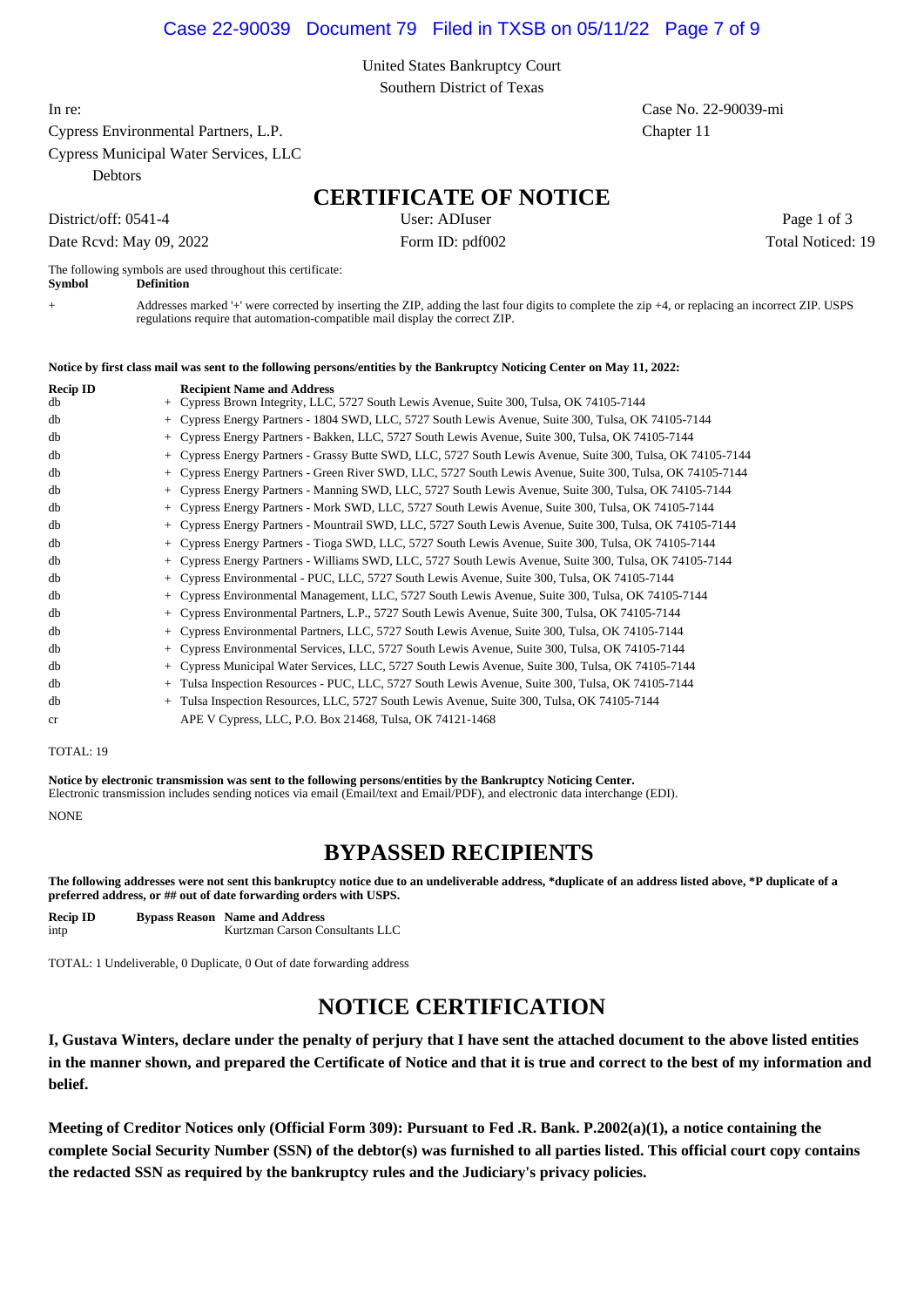## Case 22-90039 Document 79 Filed in TXSB on 05/11/22 Page 8 of 9

District/off: 0541-4 User: ADIuser Page 2 of 3 Date Rcvd: May 09, 2022 Form ID: pdf002 Form 10: pdf002 Total Noticed: 19

Date: May 11, 2022 Signature: /s/Gustava Winters

## **CM/ECF NOTICE OF ELECTRONIC FILING**

| The following persons/entities were sent notice through the court's CM/ECF electronic mail (Email) system on May 9, 2022 at the address(es) listed below: |                                                                                                                                                               |  |  |  |  |
|-----------------------------------------------------------------------------------------------------------------------------------------------------------|---------------------------------------------------------------------------------------------------------------------------------------------------------------|--|--|--|--|
| Name                                                                                                                                                      | <b>Email Address</b>                                                                                                                                          |  |  |  |  |
| Alicia Lenae Barcomb                                                                                                                                      | on behalf of U.S. Trustee US Trustee alicia.barcomb@usdoj.gov                                                                                                 |  |  |  |  |
| Evan Gershbein                                                                                                                                            | on behalf of Interested Party Kurtzman Carson Consultants LLC ECFpleadings@kccllc.com ecfpleadings@kccllc.com                                                 |  |  |  |  |
| James Tillman Grogan, III                                                                                                                                 | on behalf of Debtor Cypress Energy Partners - Mork SWD LLC jamesgrogan@paulhastings.com,<br>phillipchang@paulhastings.com;cypress.ph@paulhastings.com         |  |  |  |  |
| James Tillman Grogan, III                                                                                                                                 | on behalf of Debtor Cypress Brown Integrity LLC jamesgrogan@paulhastings.com,<br>phillipchang@paulhastings.com;cypress.ph@paulhastings.com                    |  |  |  |  |
| James Tillman Grogan, III                                                                                                                                 | on behalf of Debtor Cypress Environmental Partners LLC jamesgrogan@paulhastings.com,<br>phillipchang@paulhastings.com;cypress.ph@paulhastings.com             |  |  |  |  |
| James Tillman Grogan, III                                                                                                                                 | on behalf of Debtor Cypress Environmental Partners L.P. jamesgrogan@paulhastings.com,<br>phillipchang@paulhastings.com;cypress.ph@paulhastings.com            |  |  |  |  |
| James Tillman Grogan, III                                                                                                                                 | on behalf of Debtor Cypress Energy Partners - Bakken LLC jamesgrogan@paulhastings.com,<br>phillipchang@paulhastings.com;cypress.ph@paulhastings.com           |  |  |  |  |
| James Tillman Grogan, III                                                                                                                                 | on behalf of Debtor Cypress Energy Partners - Williams SWD LLC jamesgrogan@paulhastings.com,<br>phillipchang@paulhastings.com;cypress.ph@paulhastings.com     |  |  |  |  |
| James Tillman Grogan, III                                                                                                                                 | on behalf of Debtor Tulsa Inspection Resources LLC jamesgrogan@paulhastings.com,<br>phillipchang@paulhastings.com;cypress.ph@paulhastings.com                 |  |  |  |  |
| James Tillman Grogan, III                                                                                                                                 | on behalf of Debtor Cypress Energy Partners - 1804 SWD LLC jamesgrogan@paulhastings.com,<br>phillipchang@paulhastings.com;cypress.ph@paulhastings.com         |  |  |  |  |
| James Tillman Grogan, III                                                                                                                                 | on behalf of Debtor Cypress Environmental Services LLC jamesgrogan@paulhastings.com,<br>phillipchang@paulhastings.com;cypress.ph@paulhastings.com             |  |  |  |  |
| James Tillman Grogan, III                                                                                                                                 | on behalf of Debtor Cypress Environmental Management LLC jamesgrogan@paulhastings.com,<br>phillipchang@paulhastings.com;cypress.ph@paulhastings.com           |  |  |  |  |
| James Tillman Grogan, III                                                                                                                                 | on behalf of Debtor Tulsa Inspection Resources - PUC LLC jamesgrogan@paulhastings.com,<br>phillipchang@paulhastings.com;cypress.ph@paulhastings.com           |  |  |  |  |
| James Tillman Grogan, III                                                                                                                                 | on behalf of Debtor Cypress Energy Partners - Grassy Butte SWD LLC jamesgrogan@paulhastings.com,<br>phillipchang@paulhastings.com;cypress.ph@paulhastings.com |  |  |  |  |
| James Tillman Grogan, III                                                                                                                                 | on behalf of Debtor Cypress Environmental - PUC LLC jamesgrogan@paulhastings.com,<br>phillipchang@paulhastings.com;cypress.ph@paulhastings.com                |  |  |  |  |
| James Tillman Grogan, III                                                                                                                                 | on behalf of Debtor Cypress Municipal Water Services LLC jamesgrogan@paulhastings.com,<br>phillipchang@paulhastings.com;cypress.ph@paulhastings.com           |  |  |  |  |
| James Tillman Grogan, III                                                                                                                                 | on behalf of Debtor Cypress Energy Partners - Green River SWD LLC jamesgrogan@paulhastings.com,<br>phillipchang@paulhastings.com;cypress.ph@paulhastings.com  |  |  |  |  |
| James Tillman Grogan, III                                                                                                                                 | on behalf of Debtor Cypress Energy Partners - Manning SWD LLC jamesgrogan@paulhastings.com,<br>phillipchang@paulhastings.com;cypress.ph@paulhastings.com      |  |  |  |  |
| James Tillman Grogan, III                                                                                                                                 | on behalf of Debtor Cypress Energy Partners - Mountrail SWD LLC jamesgrogan@paulhastings.com,                                                                 |  |  |  |  |